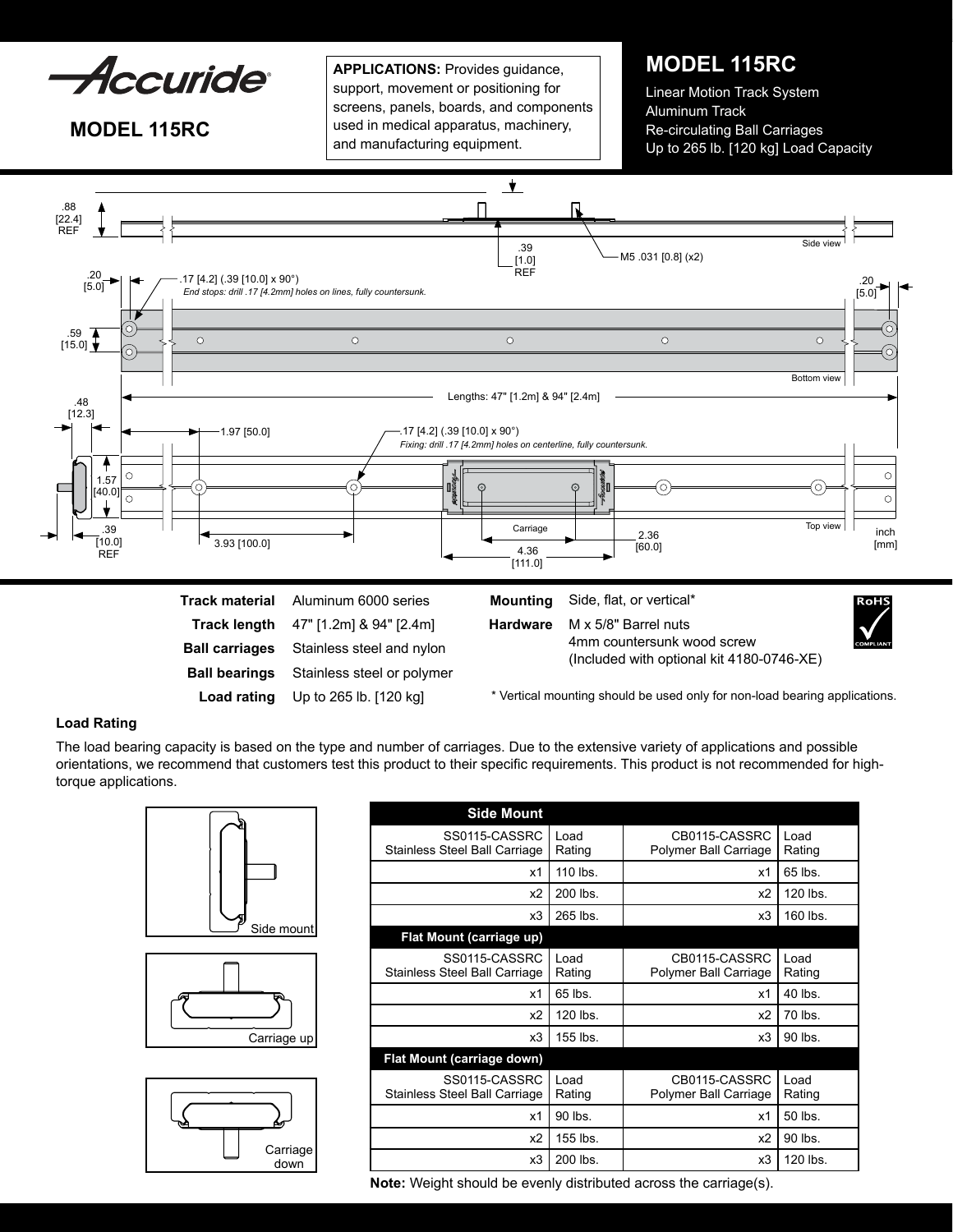## **Preparing the Track**

- 1. Select the appropriate length of aluminum track.
- 2. Calculate the length of track required, keeping in mind the following measurements: each end stop is .39" [10 mm] wide and each carriage 4.37" [111mm] long.
- 3. Cut track to the determined length. Multiple lengths of track may be butted together for a longer span. When joining multiple lengths of track, pinning the track ends together provides increased stability.
- 4. Tracks have pre-drilled holes as shown in Figure 1.
- 5. Using the two guidelines on the back of the track, measure .20" [5mm] in from each end of the track and drill holes .17" [4.2mm] in diameter, fully countersunk. Two holes per end, four holes total. (Figure 2)
- 6. If the track is to be permanently joined using the drill jig, place the jig within the end(s) to be joined, clamp it to the track surface and manually drill through the jig holes, into the end of the track using a 3mm drill bit. The depth of this hole is dependent on the size of pin that will be used. Note: Pins are not supplied. (Figure 3)
- 7. Clean the track of any particles and proceed to the assembly stage.
- 8. Fix one end stop to one end of the track using two screws. Leave the other end of the track open. (Figure 4)

### **Installing the Carriage**

- 9. Align the outer plastic sheath of the carriage to the aluminum track and butt the end of the plastic sheath against the end of track. (Figure 5)
- 10. Slide the carriage from the plastic sheath into the aluminum track. (Figure 6)
- **Important Note:** Ensure the plastic sheath is fully pressed against the aluminum track before sliding the carriage through; otherwise the unit will fall out and drop ball bearings. Use a flat and even surface for this action to avoid misalignment.
- 11. Repeat until all carriages are installed within the confines of the track.
- 12. Install the other end stop using two screws. Mount slide as desired.

![](_page_1_Figure_16.jpeg)

![](_page_1_Figure_17.jpeg)

![](_page_1_Figure_18.jpeg)

![](_page_1_Figure_19.jpeg)

![](_page_1_Figure_20.jpeg)

![](_page_1_Figure_21.jpeg)